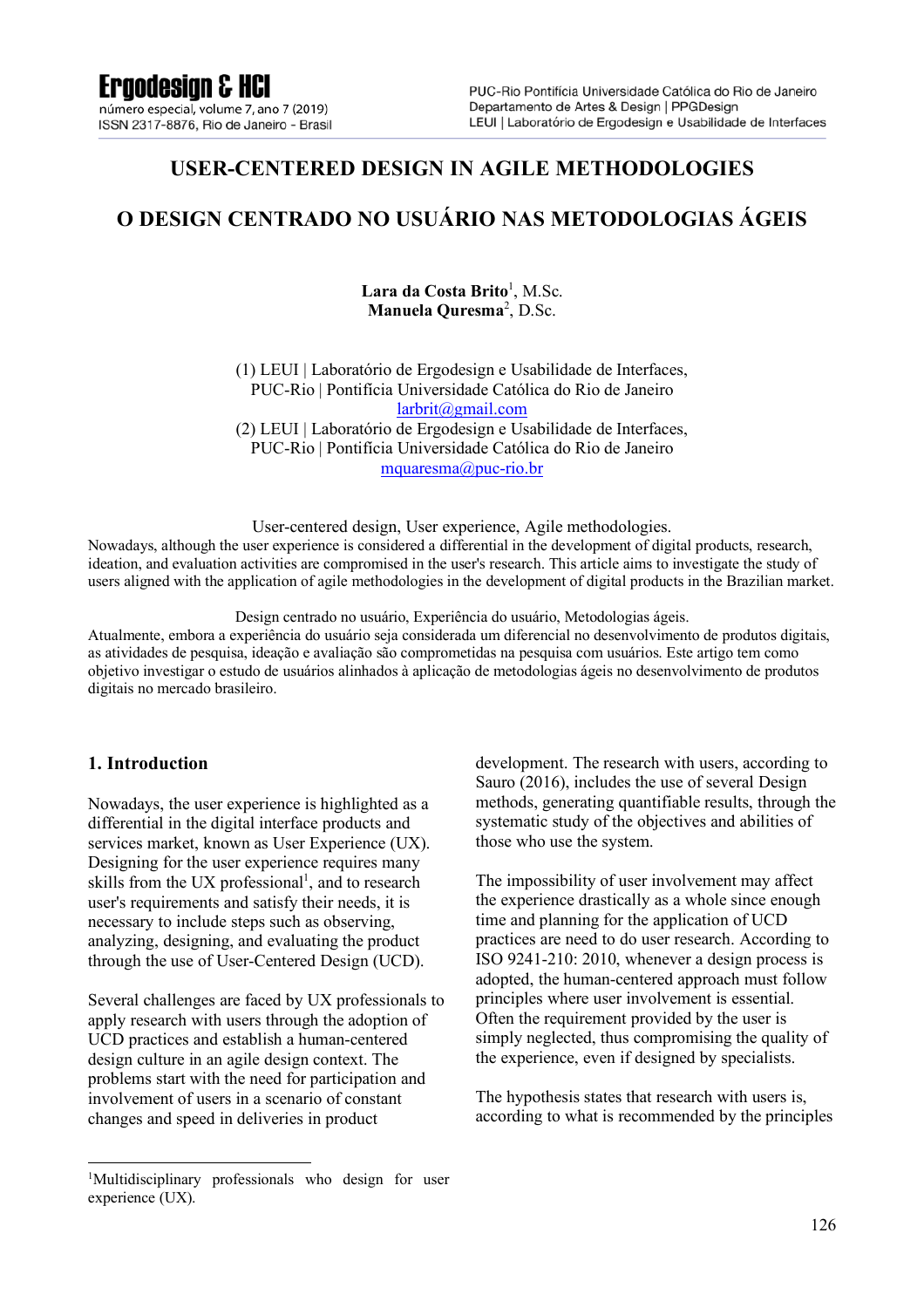## **Ergodesian & HCI**

número especial, volume 7, ano 7 (2019) ISSN 2317-8876, Rio de Janeiro - Brasil

of human-centered design, neglected in the application of agile methodologies. The theory explores the main aspects that configure user research through the principles enunciated by ISO-9241-210 (2010) on Human-Centered Design for Interactive Systems. The goal of this research, therefore, is to investigate the application of usercentered design practices and research with users in the development of digital interface products and services, according to the principles of ISO 9241, in agile methodologies.

#### **2. User-centered Design on Agile Methodologies**

The joint work of UCD approaches and agile methodologies represents a significant corporate challenge that involves a mutual understanding of agile culture as well as the human-centered design culture. To make this union possible, it will be up to the UX professionals, the development teams, and the client<sup>2</sup>s to support the task of integrating these approaches, taking advantage of their benefits, and adding value to products and user experience.

#### *2.1. User-centered Design and the User Experience*

User-centered design is an approach to collecting and analyzing user requirements. According to ISO 9241-210: 2010 on human-centered design for interactive systems:

Human-centered design is an approach to the development of interactive systems that aims to make systems usable and useful, focusing on users, their needs and requirements, and applying human factors/ergonomics and usability knowledge and techniques. (ISO 9241-210: 2010, p. vi).

Norman (2013) states that User-Centered Design is a philosophy. It suggests having a good understanding of people through observations to promote a real understanding of their needs, considering that individuals do not always know their actual demands and difficulties. In this way, the philosophy of User-Centered Design adds an indepth knowledge about human needs to the design processes, regardless of the product or focus on being followed. Baxter et al. (2015) emphasize that the UCD doctrine is that the product needs to serve

PUC-Rio Pontifícia Universidade Católica do Rio de Janeiro Departamento de Artes & Design | PPGDesign LEUI | Laboratório de Ergodesign e Usabilidade de Interfaces

the user, instead of waiting for the user to adapt to the product and this is only possible with the use of methods, techniques, and processes centered on the user.

As stated by Hartson, Pyla (2012), the design of an interface can be simple, but what does not make it simple is the design to provide a good experience, which needs to apply the practices that involve usercentered design. According to the User Experience Professionals Association (UXPA), user experience as a discipline is related to all the elements that together make up an interface including layout, visual design, text, brand, sound, and interaction. For Hartson, Pyla (2012):

User experience is the totality of the effect or effects felt by a user as a result of interaction with, and the usage context of, a system, device, or product, including the influence of usability, usefulness, and emotional impact during interaction, and savoring the memory after interaction. "Interaction with" is broad and embraces seeing, touching, and thinking about the system or product, including admiring it and its presentation before any physical interaction. (Hartson, Pyla, 2012, p.5).

Regarding the experience as a broad picture, when well designed, it can also benefit enterprises by the quality of the products they develop, as a differentiating element among competitors, becoming a strong appeal to the digital market.

For Norman (1986), from the user's point of view, the interface is the system itself and, therefore, must have attributed to meet their needs. The usercentered design highlights that the primary purpose of a system should not be around technology, but rather in helping the user.

Considering the user experience, despite the benefits involved in designing products, Norman (2013) notes that the user-centered design exposes the ideal process. Still, in business practice, UX professionals are compelled to prioritize other needs. Companies often believe in UCD practices, however, for the development of new products, there is a corporate trend to match up with the competitors, due to the market, and the use of new technologies. Thus, development ends up interfering even in companies that believe in user's feedback, mainly due to insufficient time and budget when launching products.

<sup>2</sup> Person or organization which demands services.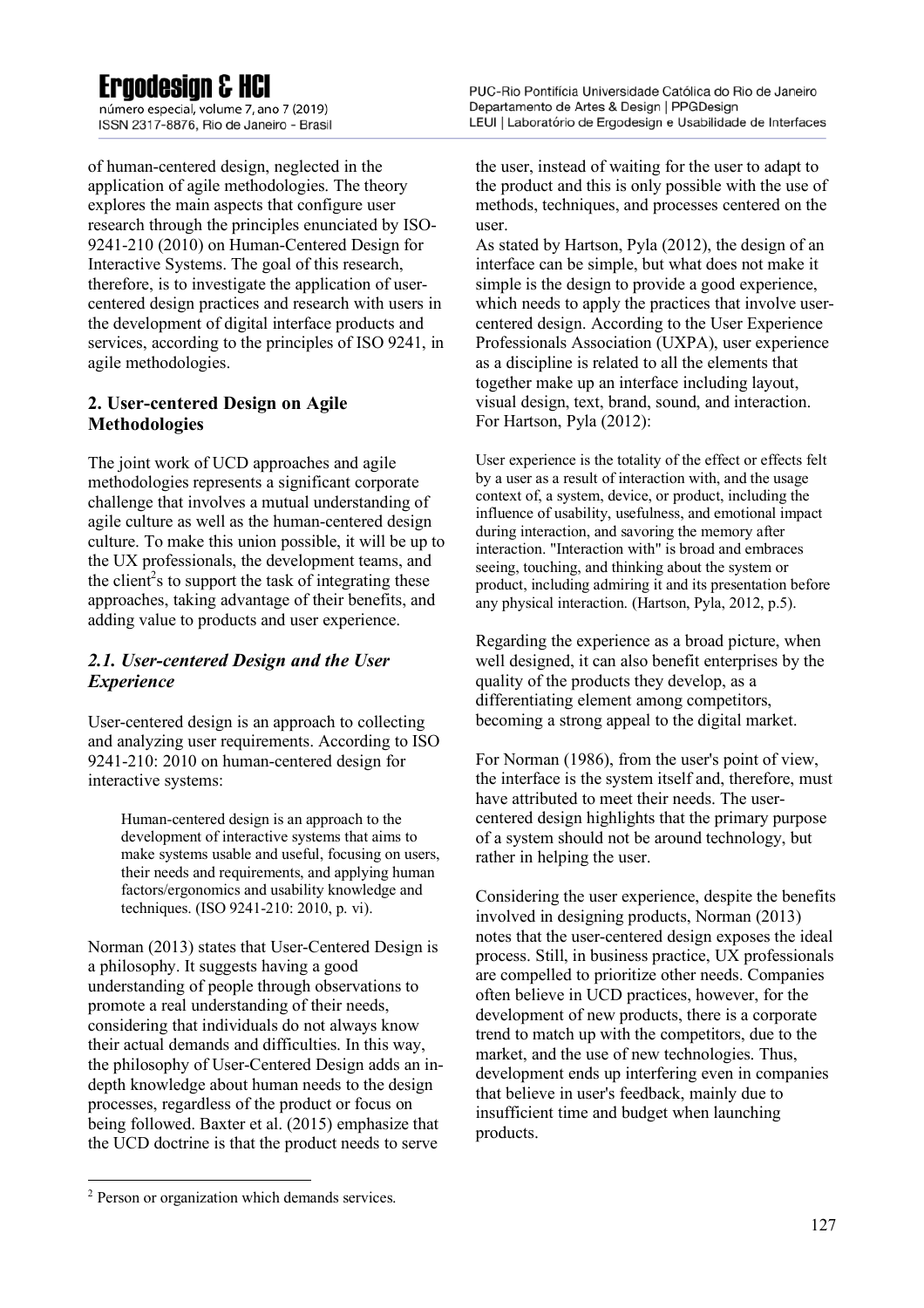## **Ergodesian & HCI**

número especial, volume 7, ano 7 (2019) ISSN 2317-8876, Rio de Janeiro - Brasil

### *2.2. User Centered Design Principles*

ISO 9241-210: 2010 is responsible for providing the requirements and recommendations for activities and principles and their projects throughout the life cycle of interactive systems. Regardless of the design process, responsibility, or roles adopted, the user-centered approach must follow the following principles according to ISO 9241-210: 2010:

- 1. **The design should be based upon an explicit understanding of users, tasks, and environments**: products and services should be designed, taking into account both users and stakeholders, therefore needing to be identified. There should be an explicit understanding of the user's usage context, including goals, tasks, and the environment. Inadequate or incomplete knowledge of user needs is a source of system failures.
- 2. **Users should be involved in the entire design development process**: involvement provides knowledge about the context of use and the task. It should be active, whether acting as a data source or evaluating solutions. Those involved in the process should have skills, characteristics, and experience that reflect the extent of the users.
- 3. **The design should be driven and refined through user-focused evaluations**: the evaluation and improvement of design through users based on their feedback provides a minimizing risk that a system will not meet the user's needs, allowing design solutions to be tested in real-world scenarios.
- 4. **The process should be iterative**: iteration should be used to eliminate uncertainties when developing interactive systems. Iterations enable that descriptions, specifications, and prototypes are revised and refined as new information is gathered, minimizing the risk that the system under development does not meet the user's requirements.
- 5. **The design should address the whole UX**: the user experience is a direct consequence of the presentation, functionality, system performance, interactive behavior, and the capabilities of a system (hardware and software).
- 6. **The design team should have multidisciplinary skills**: UCD teams should behave diversified skills to collaborate on the design and implementation decisions, taking into account areas of expertise such as human factors

PUC-Rio Pontifícia Universidade Católica do Rio de Janeiro Departamento de Artes & Design | PPGDesign LEUI | Laboratório de Ergodesign e Usabilidade de Interfaces

and ergonomics, usability, accessibility, human interaction -computer, among others.

When the need to develop a system, product or service is identified through a user-centered design approach, the following activities must be applied during the design of an interactive system, according to ISO 9241-210: 2010:

- **Understand and specify the context of use**: the context of the use of a system can be defined through the characteristics of users, tasks, and the technical, physical, and organizational environment. It is essential to gather and analyze all information about the current context to understand and then specify the context that will be applied to the future system. Analyzing similar software provides information on a range of issues in a context, and can reveal needs and problems that need to be detected before building a new system. If there is a record of user feedback, reports, and other data, this may provide a basis for prioritizing changes and improvements to the system.
- **Specify user requirements**: The activity of identifying users 'needs and specifying functional requirements should be increased to create a statement of users' requirements about the intended context of use and the business objectives of the system. Depending on the scope, user requirements may include requirements for organizational changes. If the interactive system affects corporate practices, the development process must involve stakeholders to improve both the company and the system.
- **Produce design solutions that meet user requirements**: design solutions can have a significant impact on the user experience. The human-centered design aims to achieve a good user experience considering it throughout the design process. The production of design solutions must consider the creation of user tasks, interactions between user and system, and take into account the entire user experience. Also, you must implement the design solutions through prototypes or scenarios, change the solutions in response to user-centered evaluations, and communicate the design solutions to those responsible for implementation.
- **Evaluate projects versus requirements**: usercentered evaluation is an activity required in Human-Centered Design. Even in the early stages of the project, design concepts must be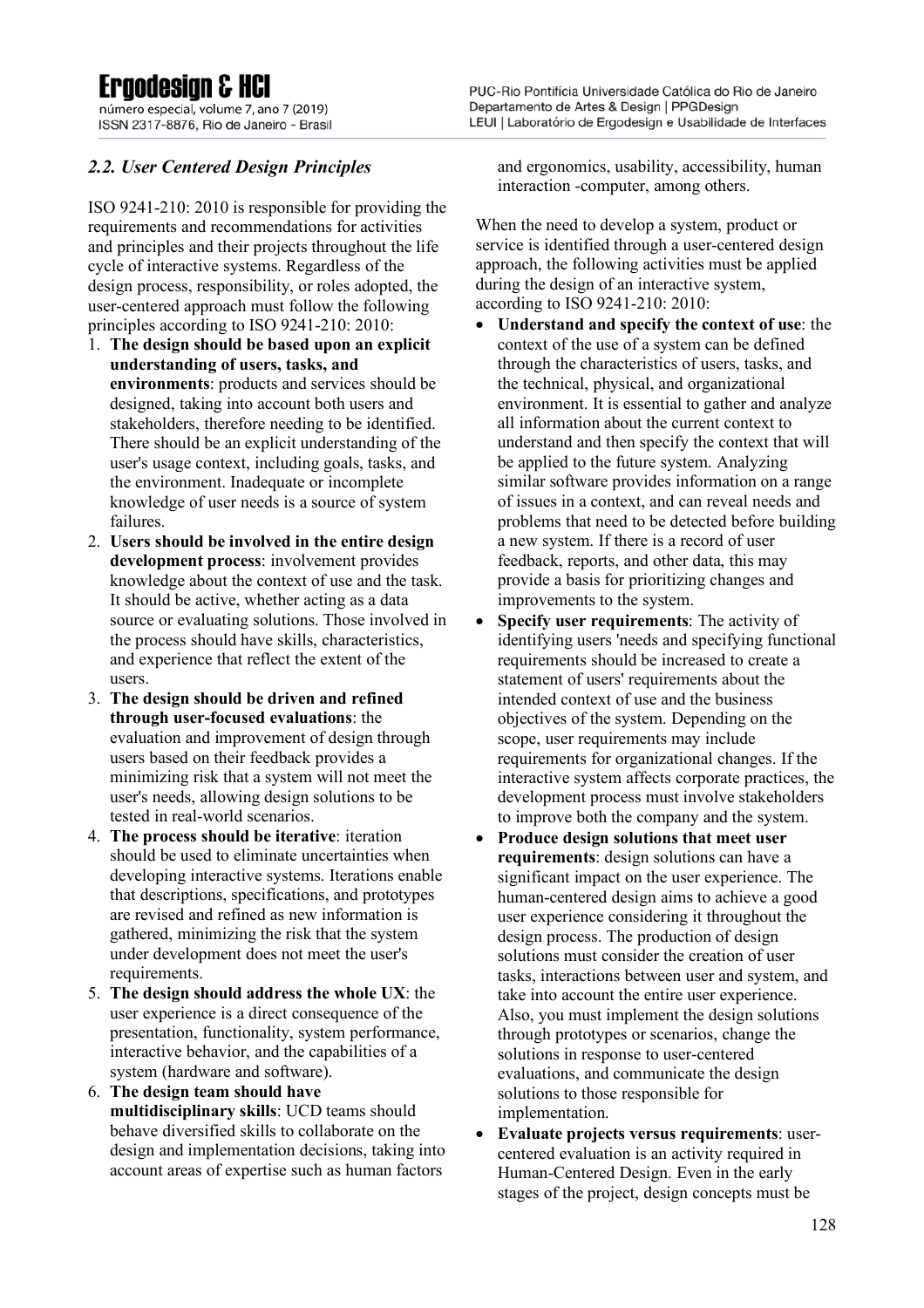## **Ergodesian & HCl**

número especial, volume 7, ano 7 (2019) ISSN 2317-8876, Rio de Janeiro - Brasil

evaluated to gain a better understanding of users' needs. A system can be very complicated, and only with an evaluation through the actual use of the product can provide user-centered understanding.

The principles of ISO 9241 state about the explicit understanding of users, their involvement in the process of developing a project, and about userfocused evaluations, among others. These principles, combined with activities to understand the context of use, specify user requirements, produce design solutions and evaluate design concepts, can guarantee that a product or service obtains a solution centered on the needs and requirements of users.

#### *2.3. Agile Manifesto*

Currently, agile methodologies dominate the development of products entirely. For Sommerville (2011), agile methods allow the team to focus on the software and not on its documentation, based on an incremental development for product specification and delivery. The term "Agile Development" emerged from the Agile Manifesto as an alternative development process so that agility could be incorporated into projects and thus combat slow and bureaucratic software delivery.

The Manifesto (2001) states the following values for the development of agile software:

- Individuals and interaction more than processes and tools
- Software working more than comprehensive documentation
- Collaboration with the client more than contract negotiation
- Responding to changes rather than following a plan

The values emphasize the need to prioritize the professional's involvement (individuals and clients) and their means of interaction, as well as the getting results (software working), attentive to the scenario, and adapting to changes in software development. The values of agile development are complemented by the following principles of the Agile Manifesto (Table 1):

PUC-Rio Pontifícia Universidade Católica do Rio de Janeiro Departamento de Artes & Design | PPGDesign LEUI | Laboratório de Ergodesign e Usabilidade de Interfaces

| <b>Principles</b>                                                                                                                  | <b>Characteristics</b>                                                                                                                                                       |
|------------------------------------------------------------------------------------------------------------------------------------|------------------------------------------------------------------------------------------------------------------------------------------------------------------------------|
| 1. Our highest priority is to<br>satisfy the customer through<br>continuous and early delivery                                     | Quality software delivery<br>Fast and continuous<br>iterations                                                                                                               |
| of value-added software.                                                                                                           | Adds business value to the<br>customer                                                                                                                                       |
| 2. Changes in requirements<br>are welcome, even late in<br>development. Agile                                                      | Favorable condition for<br>change through the use of<br>techniques and tools                                                                                                 |
| processes take advantage of<br>the changes aiming at a                                                                             | Rapid response to<br>transformation needs                                                                                                                                    |
| competitive advantage for the<br>client.                                                                                           | Client minimizes the risk of<br>making hasty decisions                                                                                                                       |
| 3. Deliver frequent working<br>software, from a few weeks<br>to a few months, with a<br>preference for the shortest<br>time scale. | Through time-boxes, the<br>team can predict how much it<br>produces in each cycle<br>The project develops through<br>iterations of continuous<br>improvement Both the client |
|                                                                                                                                    | and the team members<br>increase their confidence                                                                                                                            |
| 4. Business people and<br>developers must work                                                                                     | during the project.<br>Adopts a collaboration<br>process between customers                                                                                                   |
| together daily throughout the<br>project.                                                                                          | and teams, working together,<br>in the same environment<br>Continuous flow of discussion<br>and feedback                                                                     |
| 5. Build projects around<br>motivated individuals. Give                                                                            | Self-managed agile teams<br>The direct and constant                                                                                                                          |
| them the environment and<br>support they need and trust<br>them to get the job done.                                               | communication environment<br>Feedbacks are frequent<br>The commitment of the whole<br>team                                                                                   |
| 6. The most efficient and<br>effective method of<br>transmitting information to a<br>development team through                      | The objectivity of a face-to-<br>face conversation should not<br>be replaced by electronic<br>communication                                                                  |
| face-to-face conversation                                                                                                          | The most recommended type<br>of information exchange is<br>face-to-face communication<br>The less indirect contact, the<br>lower the risk of conflict                        |
| 7. Working software is the<br>primary measure of progress.                                                                         | The progress of a software<br>project must be measured.<br>through the amount of                                                                                             |
|                                                                                                                                    | software delivered and in<br>operation<br>Do not measure by the<br>volume of documents                                                                                       |
| 8. Agile processes promote                                                                                                         | generated<br>The work environment must                                                                                                                                       |
| sustainable development.<br>Stakeholders, developers,<br>and users must be able to<br>maintain a constant pace                     | operate within the operational<br>limits of the resources<br>involved<br>Sustained levels of high                                                                            |
| indefinitely.                                                                                                                      | productivity must be feasible<br>within periods                                                                                                                              |
| 9. Continuous attention to<br>technical excellence and<br>good design increases agility.                                           | Well-executed code<br>combined with a quality<br>project eliminates the need                                                                                                 |
|                                                                                                                                    | for exhaustive<br>documentation, reduces<br>rework and facilitates quick<br>decision making<br>Enabling constant deliveries                                                  |
|                                                                                                                                    | and quick responses to<br>customer feedbacks                                                                                                                                 |
| 10. Simplicity - the art of<br>maximizing the amount of<br>work not done - is essential.                                           | Few features reduce design<br>complexity<br>Ease of maintenance<br>More time available for the                                                                               |
|                                                                                                                                    | improvement and                                                                                                                                                              |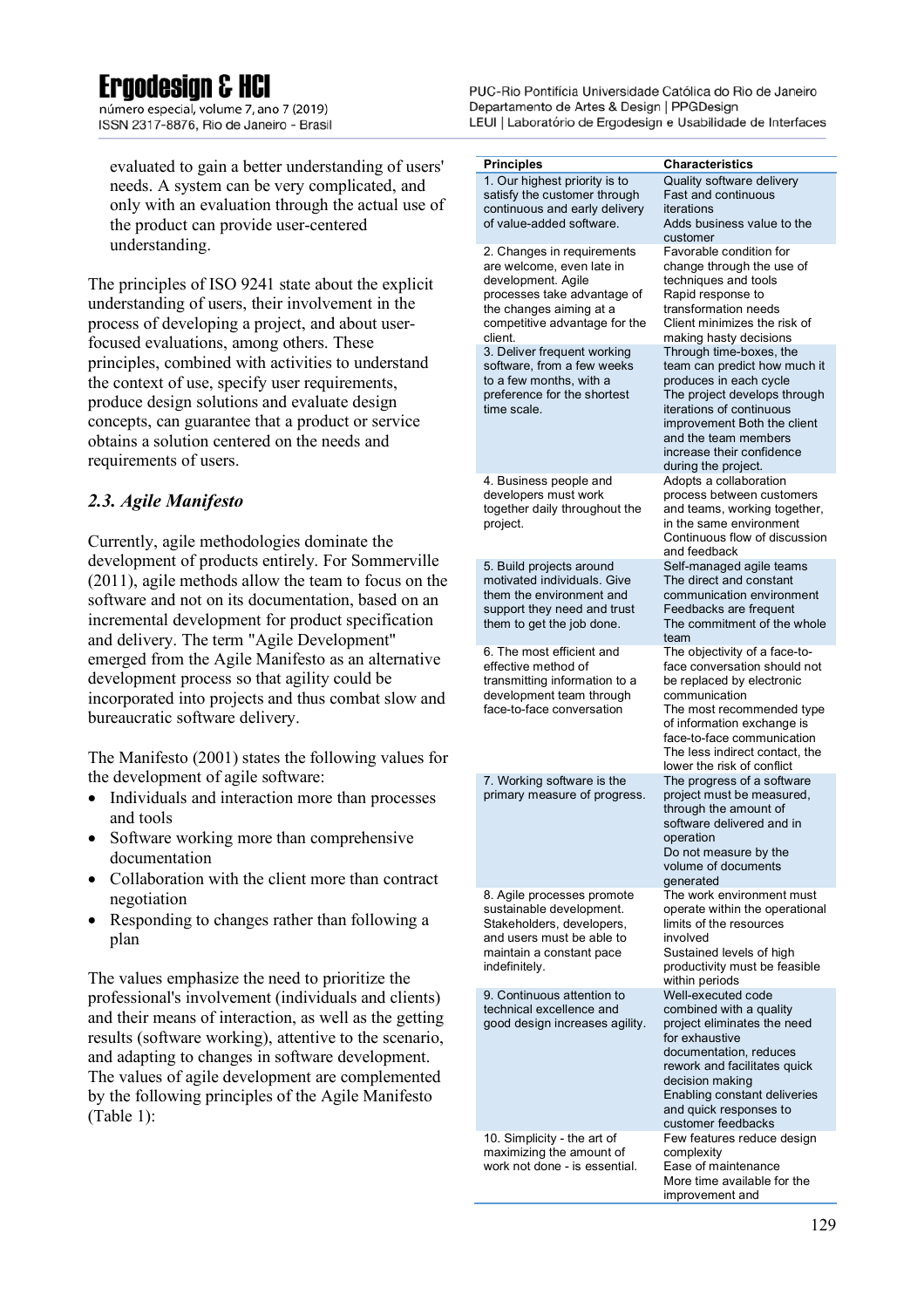## **Ergodesign & HCI**

número especial, volume 7, ano 7 (2019) ISSN 2317-8876, Rio de Janeiro - Brasil

|                                                                                                                    | implementation of other<br>higher-value functionality                                                                      | of the product                                                                                                                 |                                                                                                  |  |  |
|--------------------------------------------------------------------------------------------------------------------|----------------------------------------------------------------------------------------------------------------------------|--------------------------------------------------------------------------------------------------------------------------------|--------------------------------------------------------------------------------------------------|--|--|
| 11. The best architectures,                                                                                        | It is needed to maintain the                                                                                               | User is part of the team                                                                                                       |                                                                                                  |  |  |
| requirements, and designs                                                                                          | synchronism between the                                                                                                    | <b>General Points</b>                                                                                                          | <b>UCD points</b>                                                                                |  |  |
| emerge from self-organizing<br>teams.                                                                              | team in the face of changes<br>The team must know how to<br>reorganize itself to keep the<br>basic rules established valid | The user is considered a<br>member of the team.<br>represented by the product<br>owner (in the Scrum <sup>4</sup>              | The UX professional<br>provide knowledge al<br>user, so that a team o<br>operate effectively, ev |  |  |
| 12. At regular intervals, the<br>team reflects on how to<br>become more active and<br>then refines and adjusts its | At each cycle, the team<br>reflects on what has been<br>done, learns from what did<br>not work and leverages what          | method)<br>Some teams may assume<br>that the end-user may be part<br>of the team                                               | without an end-user<br>dedicated to the team                                                     |  |  |
| behavior accordingly.                                                                                              | is working                                                                                                                 | Planning can be a waste of time                                                                                                |                                                                                                  |  |  |
|                                                                                                                    | Each team, in each project,                                                                                                | <b>General Points</b>                                                                                                          | <b>UCD points</b>                                                                                |  |  |
|                                                                                                                    | must seek its work dynamics,<br>with no pre-established rules<br>The basic rule is continuous<br>improvement               | From an agile point of view,<br>changes in requirements will<br>exist, and as a consequence,<br>there will be changes in goals | Much of the ideation<br>must take place befor<br>development work sta<br>(phase zero)            |  |  |
|                                                                                                                    | Table 1: Principles of the Agile Manifesto. Source:<br>Prikladnicki et al. (2014).                                         | It is better to do something<br>small quickly, get feedback<br>and develop without general<br>planning than to spand a lot     | The goal at this point<br>design and validate th<br>proposed product so<br>usar storias can ha w |  |  |

Accurately, the agile principles propose a work dynamics whose main objective is to maintain the client's satisfaction, involving him in the whole development process. Through incremental deliveries, the motivated team develops, accepting changes, not letting this condition affect the product, which must preserve its simplicity, eliminating complexity.

#### *2.4. Agile development versus UCD practices*

According to Beyer (2010), to understand the agile culture, it is needed to learn the language and attitude of agile development and thus apply its values and principles. The new values bring opportunities to integrate UCD practices into the agile process. Agile cultural values have a direct influence on the working relationship between UX professionals and developers. Beyer defines the values of agile culture and points of attention for the UX team (Table 2):

| <b>General Points</b>                                                                                                                                                                                                                                                    | <b>UCD points</b>                                                                                                                                                                                                            |
|--------------------------------------------------------------------------------------------------------------------------------------------------------------------------------------------------------------------------------------------------------------------------|------------------------------------------------------------------------------------------------------------------------------------------------------------------------------------------------------------------------------|
| The entire team is<br>responsible for everyone's<br>work<br>If a part of the project has a<br>problem, it is everyone's<br>problem<br>The team needs to work well<br>together, ideally in a single<br>room<br>Everyone on the team should<br>be able to work on any part | UX professionals need to<br>educate the team about UCD<br>practices and what may be<br>needed to design an interface<br>UX professionals are part of<br>the client team, supporting<br>the P.O or product owner <sup>3</sup> |

<sup>3</sup> Product Owner plays the role of prioritizing lists of product requirements.

 $\overline{a}$ 

PUC-Rio Pontifícia Universidade Católica do Rio de Janeiro Departamento de Artes & Design | PPGDesign LEUI | Laboratório de Ergodesign e Usabilidade de Interfaces

| User is part of the team                                                                                                                                                                                                                                                                                                              |                                                                                                                                                                                                                                                                                                                                                                                                                  |
|---------------------------------------------------------------------------------------------------------------------------------------------------------------------------------------------------------------------------------------------------------------------------------------------------------------------------------------|------------------------------------------------------------------------------------------------------------------------------------------------------------------------------------------------------------------------------------------------------------------------------------------------------------------------------------------------------------------------------------------------------------------|
| <b>General Points</b>                                                                                                                                                                                                                                                                                                                 | <b>UCD points</b>                                                                                                                                                                                                                                                                                                                                                                                                |
| The user is considered a<br>member of the team.<br>represented by the product<br>owner (in the Scrum <sup>4</sup><br>method)<br>Some teams may assume<br>that the end-user may be part<br>of the team                                                                                                                                 | The UX professional must<br>provide knowledge about the<br>user, so that a team can<br>operate effectively, even<br>without an end-user<br>dedicated to the team.                                                                                                                                                                                                                                                |
| Planning can be a waste of time                                                                                                                                                                                                                                                                                                       |                                                                                                                                                                                                                                                                                                                                                                                                                  |
| <b>General Points</b>                                                                                                                                                                                                                                                                                                                 | <b>UCD points</b>                                                                                                                                                                                                                                                                                                                                                                                                |
| From an agile point of view,<br>changes in requirements will<br>exist, and as a consequence,<br>there will be changes in goals<br>It is better to do something<br>small quickly, get feedback<br>and develop without general<br>planning, than to spend a lot<br>of time on planning that will<br>never be implemented                | Much of the ideation work<br>must take place before the<br>development work starts<br>(phase zero)<br>The goal at this point is to<br>design and validate the<br>proposed product so that<br>user stories can be written<br>with confidence<br>The UX team can run a flow<br>parallel to the iterative<br>development process, saving<br>up sprint timebox <sup>5</sup>                                          |
| Face-to-face communication is better than documentation<br><b>General Points</b>                                                                                                                                                                                                                                                      |                                                                                                                                                                                                                                                                                                                                                                                                                  |
| Written documentation is<br>obsolete as soon as it is<br>written and does not usually<br>have efficient communication<br>The agile value signals the<br>benefit of end-users talking                                                                                                                                                  | <b>UCD points</b><br>It should be part of the<br>routine to encourage daily<br>discussions with team<br>members on how to<br>implement the user interface<br>for user stories                                                                                                                                                                                                                                    |
| directly to the development<br>team that is building the<br>product                                                                                                                                                                                                                                                                   | UX professionals should<br>have shared documentation,<br>containing sketches and<br>studies, avoiding user<br>interfaces already defined                                                                                                                                                                                                                                                                         |
| Short sprints are good. Shorter sprints are better                                                                                                                                                                                                                                                                                    |                                                                                                                                                                                                                                                                                                                                                                                                                  |
| <b>General Points</b>                                                                                                                                                                                                                                                                                                                 | <b>UCD points</b>                                                                                                                                                                                                                                                                                                                                                                                                |
| The work of an agile team is<br>composed of structured<br>sprints. Each sprint ends with<br>the construction of a full<br>version of the product.<br>Agile methods assume that<br>work can be started and<br>completed in a single sprint,<br>and agile teams tend to<br>believe that shorter sprints<br>are better than longer ones. | At the end of a sprint, user<br>interfaces must be<br>operational and comply with<br>standards<br>The entire team should be<br>interested in ensuring that UX<br>work is done as part of the<br>sprint<br>If there is not enough time to<br>do user interviews and<br>prototypes in the same sprint<br>as the implementation, it is<br>acceptable to divide the user<br>experience work into a<br>separate story |
| Continuous feedback guides the project<br><b>General Points</b>                                                                                                                                                                                                                                                                       | <b>UCD points</b>                                                                                                                                                                                                                                                                                                                                                                                                |
| Get feedback on each sprint<br>as it is developed. This<br>feedback ensures that the<br>project is on track<br>Promote feedback sessions<br>at the end of a sprint, with a<br>quick step by step of the<br>product with comments and                                                                                                  | The UX team member has<br>the skills to obtain real user<br>feedback in the iterative<br>process<br>Actual work validation<br>requires the team to test the<br>product with users in their<br>work context, applying                                                                                                                                                                                             |
|                                                                                                                                                                                                                                                                                                                                       |                                                                                                                                                                                                                                                                                                                                                                                                                  |

<sup>4</sup> Scrum is an agile method for managing and planning software projects

<sup>&</sup>lt;sup>5</sup> Time scale defined by the project sprint.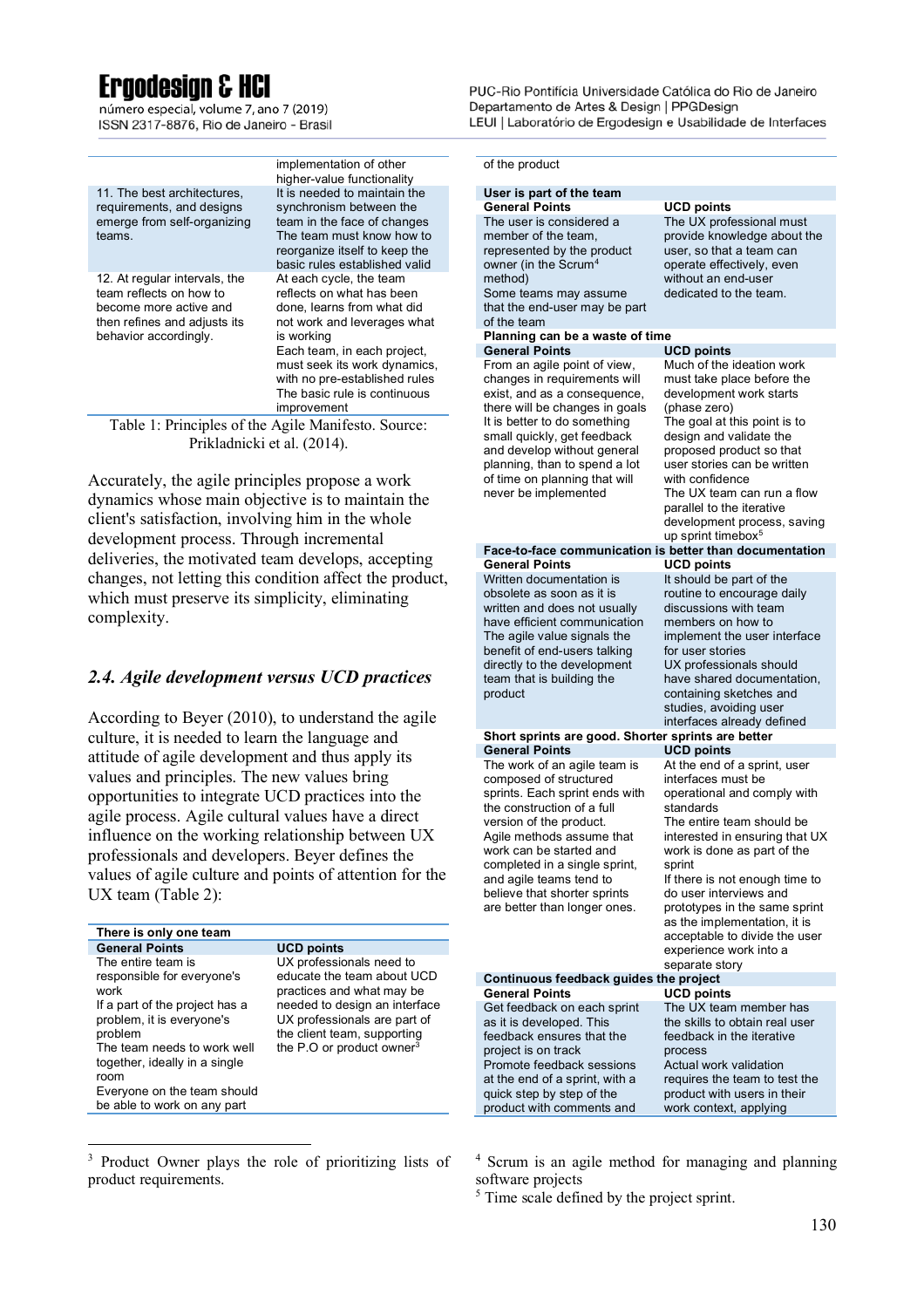## **Eraodesian & HCl**

número especial, volume 7, ano 7 (2019) ISSN 2317-8876, Rio de Janeiro - Brasil

| reactions collected and | examples of their tasks |
|-------------------------|-------------------------|
|                         |                         |
| recorded.               |                         |
|                         |                         |

Table 2: Values of agile culture and UCD points. Source: Beyer (2010)

Through the values of agile culture, it can be observed that the development of agile products in association with UCD practices has several points of attention so that it is possible to maintain the balance between the approaches, thus guaranteeing the quality of users' requirements. According to the points highlighted by Beyer, the main challenges for the integration of UCD practices with agile culture to be overcome are:

- Agile methods do not address the product ideation phase. Often, the decision of the problems to be solved and prioritized is made by the team and stakeholders, without collecting user requirements
- Agile methods do not provide specific techniques to support parts of the user interface such as structure, interface elements, layout and screens
- The duration of the sprints (from two to four weeks) is a real challenge for research activities with users. UX professionals should always try to work on sprints ahead of the product team

Although agile practices offer multiple benefits for product development, Laubheimer (2017) argues that they were focused on developers/programmers in an attempt to solve problems generated during project development. The Agile Manifesto did not, therefore, include concerns about collecting user requirements or planning the time needed to conduct research to design for the user experience in software development, creating a gap about the user experience in agile methodologies. Such gaps can only be filled by an initiative to integrate agile and UCD methods.

### **3. Research Methods and Techniques**

To collect information about the problem and validate the hypothesis, the field research used data collection techniques that allowed the analysis of qualitative and quantitative data. To explore aspects of how UX professionals use UCD practices to the development of digital products, semi-structured interview technique, and an online questionnaire were applied with professionals who work with agile methods in companies of digital interface products and services in Brazil.

PUC-Rio Pontifícia Universidade Católica do Rio de Janeiro Departamento de Artes & Design | PPGDesign LEUI | Laboratório de Ergodesign e Usabilidade de Interfaces

#### *3.1. Semi-structured interviews*

The goal of the interview was to understand how practices related to user-centered design are performed in companies, according to the methodologies for developing digital interface products in Brazil. Among the advantages listed by Marconi and Lakatos (2017), the interviews offer opportunities that evaluate attitudes through the registration of the interviewee's opinions, gather data that is not found in documentary sources, and allow the data to be subjected to statistical treatment. The semi-structured interview technique provided the freedom to explore significant aspects of enterprises and how they deal with UCD practices in design methodologies.

#### *3.1.1. Participants*

The interviews were attended by 25 professionals who deal directly with UCD practices in companies with digital interface products in Brazil. Due to the multidisciplinary nature, the professional training area did not prevent the selection of the profile, as long as it acted with UCD practices. The participant's profiles brought together different levels of experience (junior, full, senior), occupying positions as designers, leaders, managers, and CEOs.

### *3.1.2. Procedures*

The structuring of the interview script was defined through questions that sought to identify and understand the relationship between UCD practices with professionals, managers, teams, product development methodologies, processes, and projects from the perspective of the interviewee. Thus, it was possible to investigate how these UCD practices are perceived, prioritized, managed, and performed in the daily lives of teams and corporations. The script covered general and specific subjects about the interviewees, the company, the performance team, the management of the departments, and the working methods and techniques, as shown below (Table 3):

| <b>Activities</b> | <b>Addressed issues</b>                                                                                                                                                                               |
|-------------------|-------------------------------------------------------------------------------------------------------------------------------------------------------------------------------------------------------|
| Introduction      | Introduce yourself. Inform about the<br>objective of the interview/research<br>Inform the expected duration of the<br>interview (45 min)<br>Show the consent form and ask for<br>permission to record |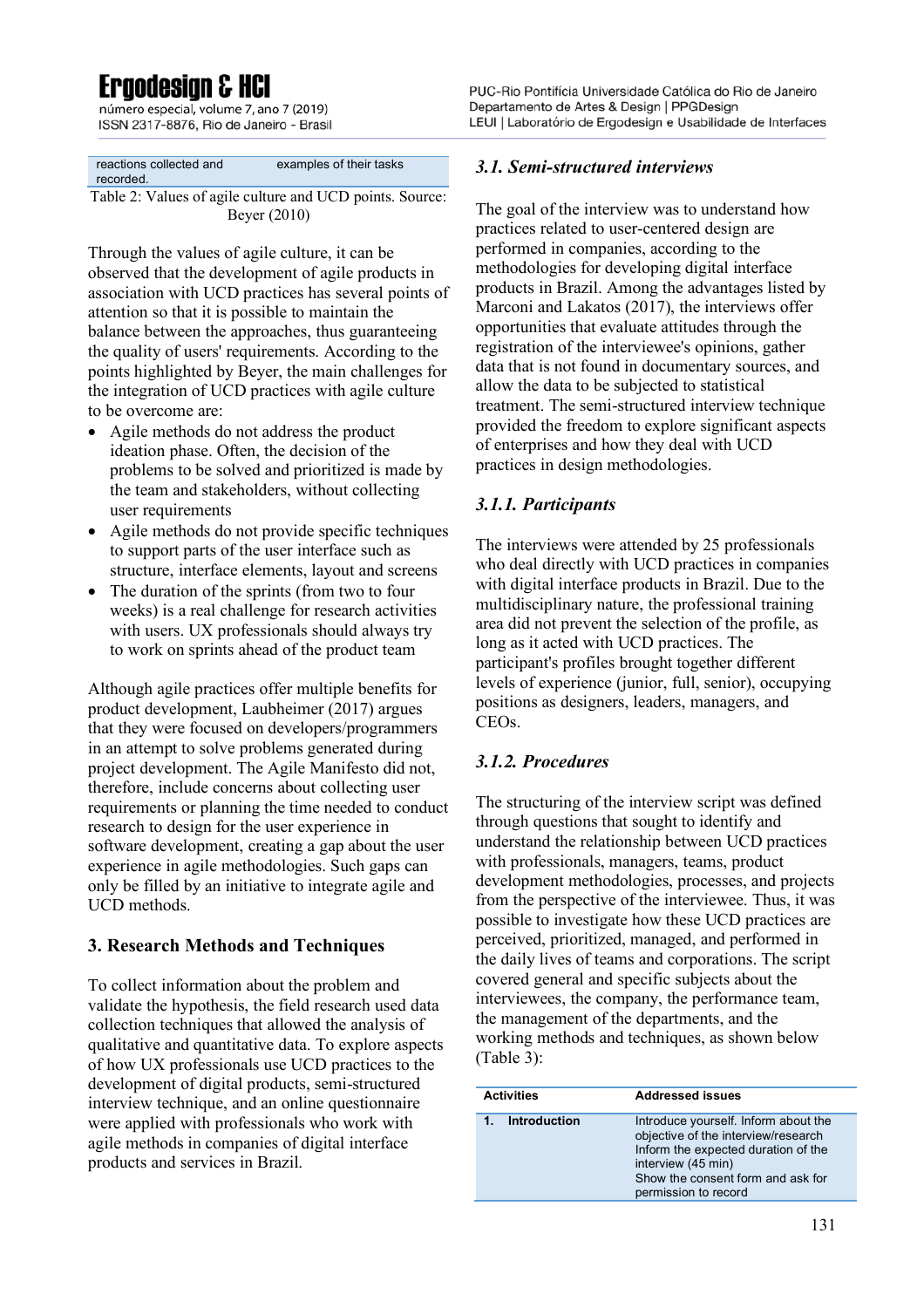## **Ergodesian & H**

número especial, volume 7, ano 7 (2019) ISSN 2317-8876, Rio de Janeiro - Brasil PUC-Rio Pontifícia Universidade Católica do Rio de Janeiro Departamento de Artes & Design | PPGDesign LEUI | Laboratório de Ergodesign e Usabilidade de Interfaces

| <b>About the</b><br>2.<br>participant and the<br>company | Company working and number of<br>employees<br>Time working for the company<br>Position/function held and time of<br>experience in the position/function<br>Main responsibilities                                                                                                                                                                                                                                                                                                                                                                                         |
|----------------------------------------------------------|--------------------------------------------------------------------------------------------------------------------------------------------------------------------------------------------------------------------------------------------------------------------------------------------------------------------------------------------------------------------------------------------------------------------------------------------------------------------------------------------------------------------------------------------------------------------------|
| 3.<br>About the team,<br>management, and<br>projects     | Official team and/or department to<br>design UX<br>Professionals who make up the team<br>Figure of the manager responsible for<br>UX<br>Perception of other areas of the<br>company in relation to the work that<br>the team develops<br>Internal promotion of the work<br>performed by the team<br>Moment of the project that begins the<br>work of UX<br>Project carried out by the team that<br>has caught the attention of company<br>leaders<br>The budget allocated to the team<br>(resources, training, tools)<br>Measurement of UX return on<br>investment (ROI) |
| <b>About working</b><br>4.<br>methods and<br>techniques  | Products and services that usually<br>work<br>UX methods, techniques and tools<br>used<br>How products and services are<br>developed                                                                                                                                                                                                                                                                                                                                                                                                                                     |
| <b>Final discussion</b><br>5.                            | End with summary<br>Thank you for your participation<br>Ask about availability for a future<br>conversation and request contacts                                                                                                                                                                                                                                                                                                                                                                                                                                         |

Table 3: Script of the semi-structured interview.

#### *3.1.3. Conducting the interviews*

The interviews were conducted from May to September 2018. As the survey should have a national scope, the interviews were conducted in person and remotely, at a time and place convenient for each participant. The sessions lasted approximately 45 minutes. The results were revealing, and similarities were found regarding the difficulties faced in the professionals' daily lives and also diversified ways to solve problems in different contexts. The main concern between interviewees was related to the lack of time and planning for the development of user research, showing that it can be challenging to design for the user experience and maintain the quality of the products. These perceptions served as inputs to guide the next stage of the research, complementing the qualitative data collection through the questionnaire.

#### *3.2. Questionnaire*

The questionnaire was chosen as a data collection technique to provide a national reach survey according to the goal of identifying how the

research with users is made, following the principles of ISO 9241, applied to agile methodologies, in the Brazilian market. The questionnaire was designed according to Gil (2002) recommendations such as the use of specific questions, avoiding subjective answers, respect for the participant's privacy, and the use of an introduction to inform about research details.

To verify that user research is applied suitably with agile methodologies, the following principles of ISO-9241-210 (2010) on Human-Centered Design for Interactive Systems were considered:

- The design should be based upon an explicit understanding of users, tasks, and environments;
- Users should be involved in the entire project development process;
- The design should be driven and refined through user-focused evaluations.

The questionnaire gathered questions regarding design methodologies, acting roles, corporation characteristics, user requirements, user research, user involvement, and user feedback, providing a broad view of how professionals research with users in the daily life of an agile context.

#### *3.2.1. Procedures*

After drafting, a pre-test was made to refine and improve the questions. Marconi and Lakatos (2017) point out that after preparing a questionnaire, there is a need to evaluate it in a small population, showing possible flaws and ambiguities.

The pilot had seven respondents and, after the pretest, feedbacks were gathered, allowing adjustments on the inquires objectivity and clarity regarding agile methodologies. After validating changes, the final version was composed of 27 questions. The questionnaire attends the following representation, according to the addressed questions: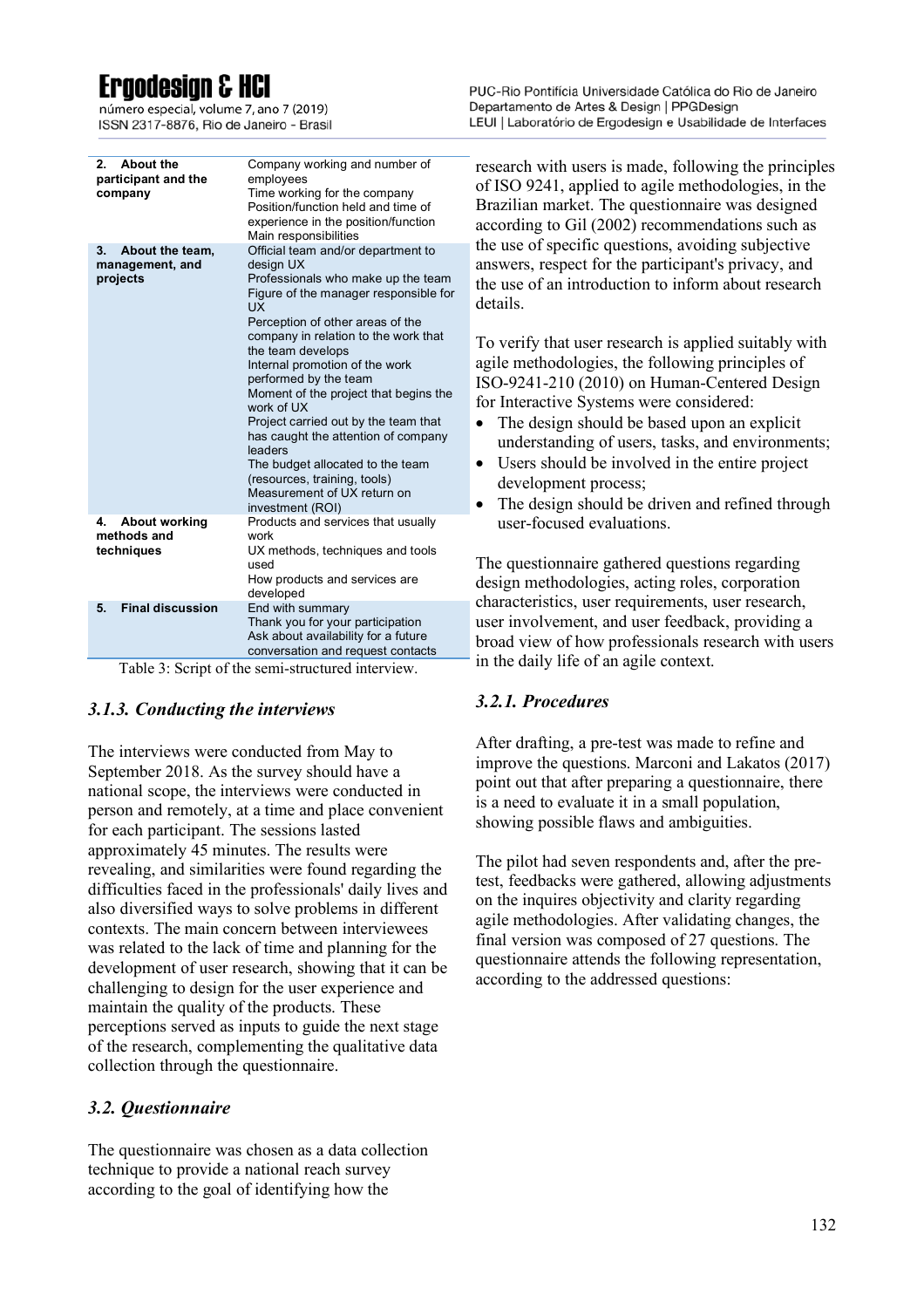## **Eraodesian &**

número especial, volume 7, ano 7 (2019) ISSN 2317-8876, Rio de Janeiro - Brasil



Figure 1: Representation of the questionnaire applied to the research.

The questionnaire is represented by dichotomous questions that help to determine whether the respondents can join the study or not. One of the first inquiries is about the use of agile methods. If the answer is "no," they will finish the research, demonstrating not being part of the sample. If the answer is yes, after going through the sections on methodologies, projects, and companies, they will find the next conditional question on participation in projects where there has been any rework. If the respondents answer yes, they proceed to a specific question. Still, if they answer no, they are driven to the next conditional question about researching with users in agile methodologies. If the answer is yes, the respondents go on to the section on user research in agile methods. However, if not, they are taken to the last part of the participant's data, not being discarded from the study.

### *3.2.2. Questionnaire application*

The online questionnaire was available from October 18 to November 19, 2018, and had a total of 226 respondents. The survey was sent via email, social media such as Facebook and Linkedin and messaging applications such as WhatsApp and Telegram, in addition to specific forums on agile methodologies, design, and software quality. The selected target audience for sending the invitations was composed of professionals from all levels of experience, from interns to seniors who work or have worked in the development of digital interface products with agile or design methodologies.

Among the 226 respondents, about 90% use or have used agile methodologies against 10% who did not. Approximately 67% answered all questions in the

questionnaire. Of the research participants, the majority act as a designer (54%), followed by a researcher (28%), P.O (24%), project manager and information architect (22%). Regarding the participation of projects using research with users in agile methodologies, 74% responded positively against 26% who did not use it.

### **4. Results Analysis**

#### *4.1. Interview results*

The interviews were recorded on audio and then analyzed immediately after each session for data collection. Answers were reviewed, complementing the notes made during the sections. The 25 participants received identification from P1 to P25. After comparing the responses, it was possible to observe the frequencies according to the grouping established for the questions and to highlight the respondent's opinions through the challenges and problems faced.

### *4.1.1. About the participant and the enterprise*

The first section of the interview collected general data about the professional and the company, such as the position/function held, the number of company employees, location, and primary responsibilities. According to the data collected, the interviewees work in the Brazilian market in companies ranging from small to large, located in the states of Rio de Janeiro, São Paulo, Amazonas, Rio Grande do Sul, Pernambuco, and Santa Catarina. Most of the participants have worked in the current company for about two years, and the positions held are Product Designers, UX Designers, UX Researchers, Head of UX, and UX Managers.

#### *4.1.2. About the team, management and projects*

The section covered specific topics and questions about the organization of UX teams, UX management and projects as described below:

- Regarding the UX professional qualification, there was a diversified, multidisciplinary scenario and different levels of experience, with a significant presence of seniors and juniors.
- Regarding the presence of a UX manager, although there is the figure of a manager, sometimes he is not fully dedicated to the UX demands, sharing the management with other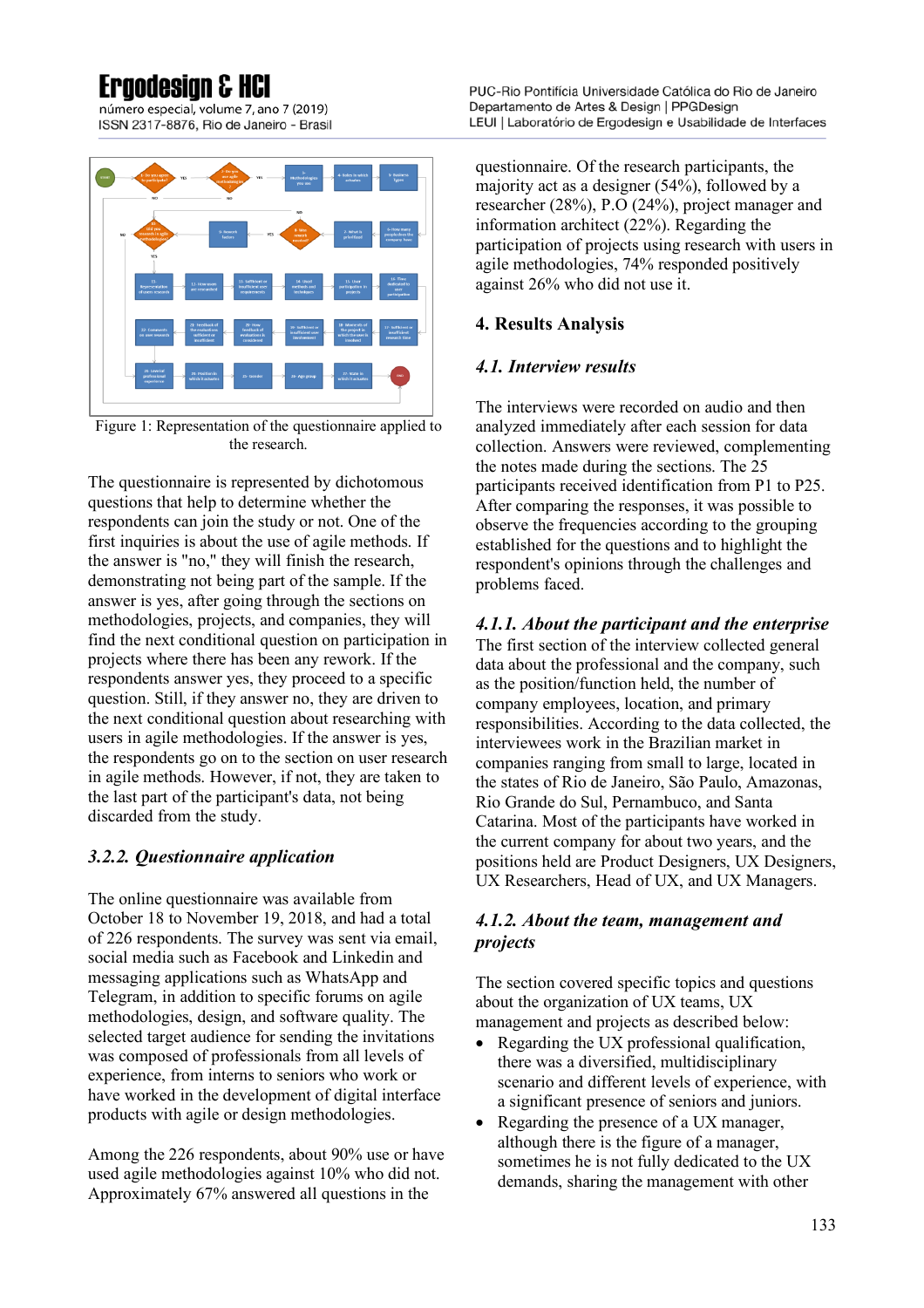# **Ergodesian & H**

número especial, volume 7, ano 7 (2019) ISSN 2317-8876, Rio de Janeiro - Brasil

departments and product teams.

- Concerning the perception of the work of the UX team, it is possible to notice that the company recognizes it. Still, it is restricted to the departments that have the closest contact.
- About the moment when UX work begins, the interviewees said that the moment might vary according to the project, and usually, it starts late.
- Concerning the budget for the team, most of the participants stated that there was some kind of budget, but not necessarily dedicated to the UX team.
- Regarding the return on investment (ROI) of UX, the measurement is not carried out regularly due to the difficulty in quantifying it, and the lack of knowledge on how to measure it.

### *4.1.3. About the ways of working*

The last section raised details on how products and services are developed, described as followed:

- The products and services mentioned were portals, intranets, social networks, teaching platforms, mobile platforms, web, retail systems, health, and innovation products.
- The most cited practice was the agile methodology, with an emphasis on the Scrum method.
- The most referred design methodologies were user interviews and the usability test and, in a smaller number, the questionnaire. Qualitative methods are the most used. However, quantitative methods arouse the interest of UX professionals due to their adapting to agile methodologies.
- Regarding the way products and services are developed, it was possible to conclude the need for time for conducting in-depth research. Respondents reported that if the analysis is made on time, including the compilation of data, it can effectively assist decision-making, especially as support for agile methodologies, which proposes short iterations.

### *4.2. Questionnaire results*

The questionnaire had a total of 226 respondents, most of them from the state of Rio de Janeiro (48%) and São Paulo (32%). As for gender, males represented 57% and females 43%. The age group with the highest participation was 26 to 35 years

PUC-Rio Pontifícia Universidade Católica do Rio de Janeiro Departamento de Artes & Design | PPGDesign LEUI | Laboratório de Ergodesign e Usabilidade de Interfaces

(42%), followed by 36 to 45 years (30%). The highest level of professional experience was senior (52%), followed by full  $(27%)$ , junior  $(11%)$  and trainee/trainee (5%), declaring themselves in various positions as analysts, consultants, developers, designers, specialists, managers, leaders, researchers, and programmers. Of the total respondents (226), 90% declared that they had already used agile methodologies in interface projects. Regarding the number of professionals who participated in projects using research with users in agile methodologies, 74% stated that they had already used it, and 26% stated that they had not (Figure 2).



Figure 2: Percentage of research participation with users in agile methodologies.

An arrangement of the collected data was performed for the analysis of the responses, where relevant questions were selected (related to the principles of ISO 9142) that would assist in the fulfillment of the research goals. After this prior organization, the data were filtered according to the answers. Then the key questions were related to the characteristics of the professionals and companies (project methodologies, roles, among others). Design Sprint, Scrum, Lean, Extreme Programming, Design Thinking, Waterfall, and hybrid approaches were considered methods and design approaches. By crossing data from these questions, it was possible to perform their interpretation and to get the study results.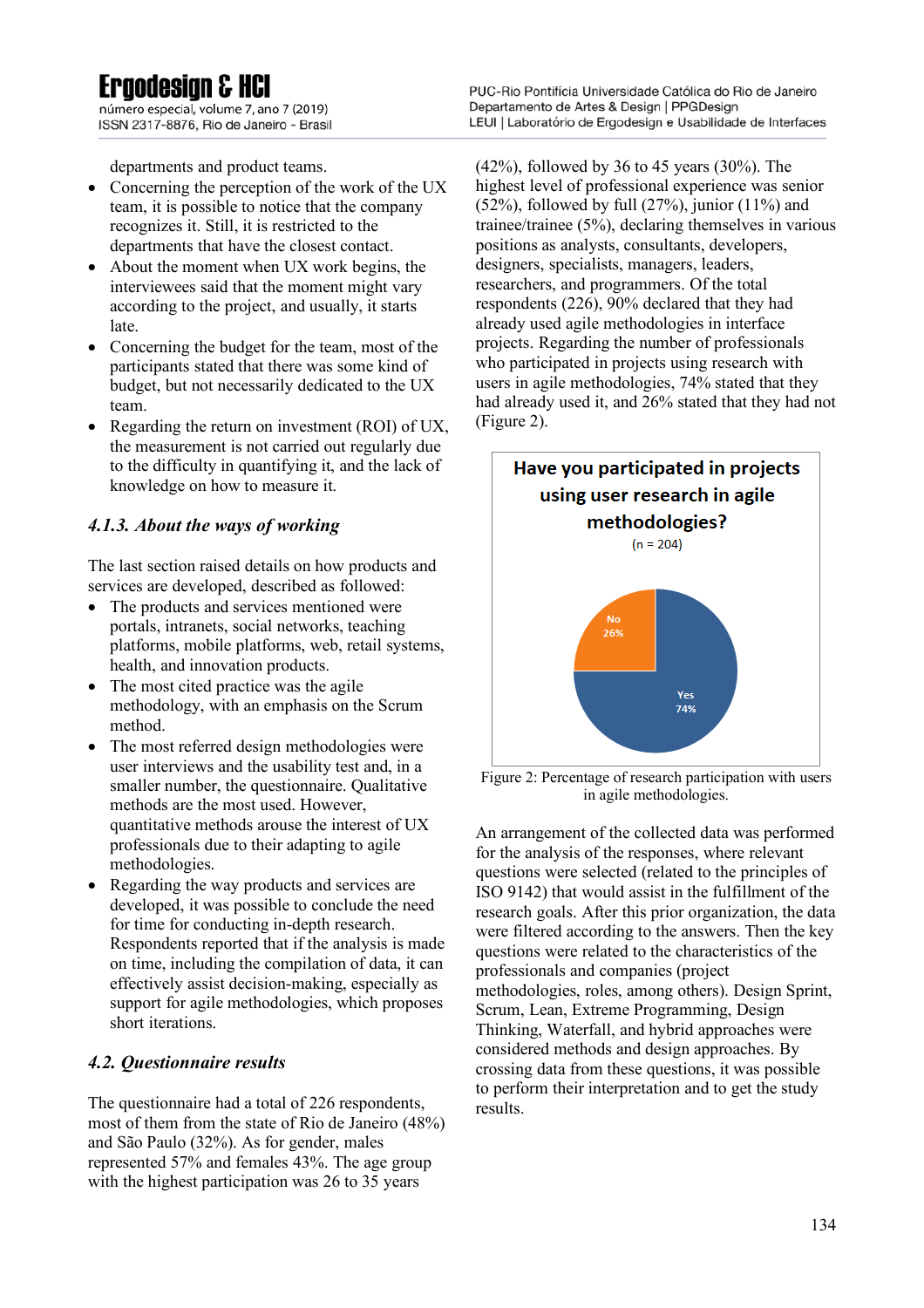**Ergodesian & H** 

número especial, volume 7, ano 7 (2019) ISSN 2317-8876, Rio de Janeiro - Brasil

#### *4.2.1. Gathering user requirements in agile methodologies*

A data crossing was performed to understand how the requirements gathering is made in project methodologies (Graphic 1). In general, the agile methodologies (Design Sprint, Scrum, Lean, and Extreme Programming (XP)) present similar values between the types of analyzed gathering, proving that use both users and clients in the same way, to perform the requirements gathering.

The result partially meets the first principle that, according to ISO 9241-210: 2010, recommends an explicit understanding of users, tasks, and environments. In product development, it is required to consider who will use the product.

| Project methodologies according to the gathering of user requirements<br>$(n = 153)$ |                                        |                                          |                                            |                                  |                                         |  |
|--------------------------------------------------------------------------------------|----------------------------------------|------------------------------------------|--------------------------------------------|----------------------------------|-----------------------------------------|--|
|                                                                                      | The user<br>requirement<br>is not done | <b>Through</b><br>general<br>assumptions | <b>Through</b><br>clients/<br>stakeholders | <b>Through proto</b><br>personas | <b>Through</b><br>contact with<br>users |  |
| <b>Design Sprint</b>                                                                 | 3.1%                                   | 7.8%                                     | 28.1%                                      | 18.8%                            | 35,9%                                   |  |
| <b>Scrum</b>                                                                         | 3,9%                                   | 9,4%                                     | 38,3%                                      | 12,5%                            | 32,0%                                   |  |
| Lean                                                                                 | 2,0%                                   | 8,0%                                     | 36.0%                                      | 12,0%                            | 38,0%                                   |  |
| <b>Extreme</b><br>Programming (XP)                                                   | 3.6%                                   | 3,6%                                     | 42.9%                                      | 17.9%                            | 28,6%                                   |  |
| <b>Design Thinking</b>                                                               | 4,0%                                   | 11,1%                                    | 33,3%                                      | 13,1%                            | 34,3%                                   |  |
| <b>Waterfall</b>                                                                     | 4,8%                                   | 19.0%                                    | 31.0%                                      | 19.0%                            | 23,8%                                   |  |
| <b>Hybrid approaches</b>                                                             | 5,4%                                   | 12,5%                                    | 50.0%                                      | 8,9%                             | 21,4%                                   |  |
| 0%                                                                                   |                                        |                                          |                                            |                                  | 50%                                     |  |

Graphic 1: Percentage of project methodologies according to the user requirements.

### *4.2.2. User participation in agile methodologies*

The design methodologies data was crossed with the type of the user's involvement data to analyze the users' participation in projects (Graphic 2). Practically all the project methodologies, including agile, have statistically the same values between the types of participations except for the Extreme Programming (XP).

Through the data collected, it is concluded that agile methodologies employ users with specified profiles in the same proportion as "easily accessible users for participation in the projects," "the client playing the role of the user," and "the client indicating the user." The result partially meets the first principle, which, according to ISO 9241-210: 2010, is based on an explicit understanding of users, tasks, and

PUC-Rio Pontifícia Universidade Católica do Rio de Janeiro Departamento de Artes & Design | PPGDesign LEUI | Laboratório de Ergodesign e Usabilidade de Interfaces

environments, where it is needed to consider who will use the product (the user). Through these results, the user competes with the other types of participation in projects.

|                                    |                                   |                                              | $(n = 153)$                          |                                                                   |                                                       |                                                              |
|------------------------------------|-----------------------------------|----------------------------------------------|--------------------------------------|-------------------------------------------------------------------|-------------------------------------------------------|--------------------------------------------------------------|
|                                    | There is no<br>access to<br>users | The client<br>plays the role<br>of the users | The client<br>indicates the<br>users | <b>Users are those</b><br>who are closest or<br>easily accessible | <b>Users are those</b><br>aligned with the<br>profile | <b>Research is all</b><br>done by<br>outsourced<br>companies |
| <b>Design Sprint</b>               | 0.8%                              | 18.5%                                        | 20.2%                                | 26.9%                                                             | 30.3%                                                 | 3.4%                                                         |
| <b>Scrum</b>                       | 2.6%                              | 22.7%                                        | 21.1%                                | 25.3%                                                             | 25.3%                                                 | 2.6%                                                         |
| Lean                               | 3,1%                              | 23,5%                                        | 19.4%                                | 26.5%                                                             | 25,5%                                                 | 2,0%                                                         |
| <b>Extreme</b><br>Programming (XP) | 0.0%                              | 36.5%                                        | 17.3%                                | 23.1%                                                             | 19.2%                                                 | 3.8%                                                         |
| <b>Design Thinking</b>             | 1.7%                              | 18.0%                                        | 20.2%                                | 27.0%                                                             | 29.8%                                                 | 2.8%                                                         |
| <b>Waterfall</b>                   | 3.9%                              | 22.4%                                        | 22.4%                                | 25.0%                                                             | 21.1%                                                 | 3.9%                                                         |
| <b>Hybrid approaches</b>           | 2.7%                              | 25,7%                                        | 23,0%                                | 26,5%                                                             | 17,7%                                                 | 3,5%                                                         |

Graphic 2: Percentage of project methodologies according to the user's participation.

A data crossing was performed to analyze how the roles of the project team influence the user's involvement in projects (Graphic 3). It is possible to notice that the distribution by roles provides a differentiated analysis from that performed by the methodologies. It is noteworthy that the role of scrum master has the highest use of "clients as users." Perhaps this is due to several factors: confusion between the figure of the client and the user, lack of prioritization of research with users, lack of time for the participation of users, and the team's little ability to research with users. According to the data analysis, this result does not meet the first principle of ISO 9241-210: 2010, which considers users who will use the product in the specified profile.



Graphic 3: Percentage of acting roles according to the user's participation.

#### *4.2.3. User involvement in agile methodologies*

A data crossing was performed to understand the moment of users' involvement in project methodologies (Graphic 4). In general, agile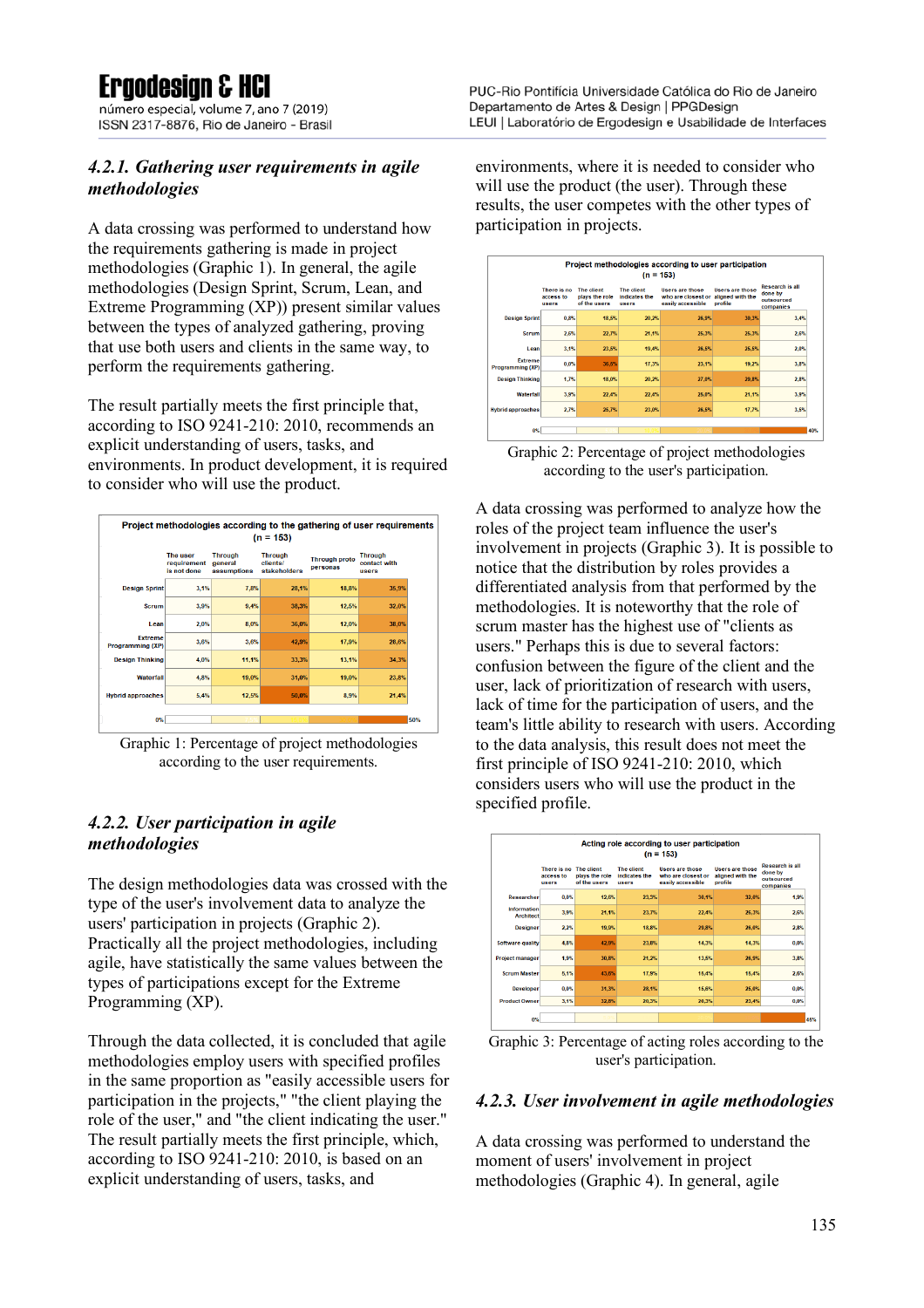## **Eraodesian & H**

número especial, volume 7, ano 7 (2019) ISSN 2317-8876, Rio de Janeiro - Brasil

methods expose similar values for almost all responses except "at no time," which has low representation. Through the data presented, it is verified by the second principle of ISO that the results partially meet the moment of user involvement in agile methodologies.

| Project methodologies according to the moment the user is usually involved<br>$(n = 153)$ |            |                                     |                                           |                                                 |                                         |                                          |  |
|-------------------------------------------------------------------------------------------|------------|-------------------------------------|-------------------------------------------|-------------------------------------------------|-----------------------------------------|------------------------------------------|--|
|                                                                                           | In no time | <b>Before the</b><br>project starts | In the initial<br>phase of the<br>project | In the intermediate<br>phases of the<br>project | In the final<br>phase of the<br>project | Then, following<br>the product<br>launch |  |
| <b>Design Sprint</b>                                                                      | 0.7%       | 17.6%                               | 26.8%                                     | 23.5%                                           | 16,3%                                   | 15.0%                                    |  |
| <b>Scrum</b>                                                                              | 0.7%       | 17.0%                               | 28,0%                                     | 23,7%                                           | 18,0%                                   | 12.7%                                    |  |
| Lean                                                                                      | 0.7%       | 17,8%                               | 23,7%                                     | 22,2%                                           | 20,0%                                   | 15,6%                                    |  |
| <b>Extreme</b><br>Programming (XP)                                                        | 0.0%       | 23.2%                               | 30.4%                                     | 20.3%                                           | 10.1%                                   | 15,9%                                    |  |
| <b>Design Thinking</b>                                                                    | 0.8%       | 18.0%                               | 24.9%                                     | 25.7%                                           | 19.2%                                   | 11,4%                                    |  |
| <b>Waterfall</b>                                                                          | 0.9%       | 16.5%                               | 21.1%                                     | 29.4%                                           | 19.3%                                   | 12.8%                                    |  |
| <b>Hybrid approaches</b>                                                                  | 0.8%       | 17,7%                               | 26.2%                                     | 23.8%                                           | 17,7%                                   | 13,8%                                    |  |
| 0%                                                                                        |            |                                     |                                           |                                                 |                                         |                                          |  |

Graphic 4: Percentage of project methodologies according with the moment of user involvement.

### *4.2.4. User feedback in agile methodologies*

A data crossing was performed to analyze the user's feedback in agile methodologies (Graphic 5). In general, the majority of methods, including agile, consider user feedback widely in agile methods, representing the option with the highest number of responses.

According to ISO 9241-210: 2010, the third principle states that the development of systems must consider and be conducted through evaluations with users, minimizing the risks of not meeting their needs. Therefore, the results **evidence** that they are following the third principle.

| Project methodologies according to feedback from user evaluations<br>$(n = 153)$ |                         |                                                                   |                                  |                             |                                            |  |
|----------------------------------------------------------------------------------|-------------------------|-------------------------------------------------------------------|----------------------------------|-----------------------------|--------------------------------------------|--|
|                                                                                  | It is not<br>considered | It is initially<br>considered, but is<br>discarded afterward form | It is considered<br>in a reduced | It is largely<br>considered | It is the primary<br>driver of the<br>team |  |
| <b>Design Sprint</b>                                                             | 3,1%                    | 4,7%                                                              | 21,9%                            | 45,3%                       | 25,0%                                      |  |
| <b>Scrum</b>                                                                     | 3.9%                    | 5.5%                                                              | 23.4%                            | 46.1%                       | 21.1%                                      |  |
| Lean                                                                             | 6,0%                    | 2,0%                                                              | 18,0%                            | 52,0%                       | 22,0%                                      |  |
| <b>Extreme</b><br>Programming (XP)                                               | 0.0%                    | 7,1%                                                              | 14,3%                            | 50.0%                       | 28.6%                                      |  |
| <b>Design Thinking</b>                                                           | 5,1%                    | 5,1%                                                              | 22,2%                            | 49.5%                       | 18,2%                                      |  |
| <b>Waterfall</b>                                                                 | 4.8%                    | 7,1%                                                              | 35.7%                            | 31.0%                       | 21.4%                                      |  |
| <b>Hybrid</b><br>approaches                                                      | 1,8%                    | 12,5%                                                             | 30.4%                            | 42,9%                       | 12,5%                                      |  |
| $0\%$                                                                            |                         |                                                                   |                                  |                             |                                            |  |

Graphic 5: Percentage of project methodologies according to user feedback.

#### **5. Conclusion**

User-Centered Design is an approach widely spread by the Design community, especially among professionals in the field who contribute to disseminate its concepts and principles. Although it is a widespread reality, the application of its practices does not, in itself, guarantee an excellent interface. Still, it can promote substantial improvements in a product, avoiding possible failures according to its principles.

This study aimed to analyze the difficulties, contexts, and challenges found by UX professionals in companies and teams to research with users in design methodologies and agile development. It was needed to establish an understanding of how UX professionals, inserted in the context of the teams, deal with project development processes, as well as how they develop UCD practices and how much they interact with agile methodologies when researching with users to prove the hypothesis.

According to the application of the principles of ISO 9241, considering the use of agile methodologies and their acting roles applied to requirements gathering, user participation, the moment of user involvement and user feedback, the hypothesis is partially proven for statistical purposes, given the similarities and differences of the data presented.

It can be concluded that although the agile methodologies are performed in reduced cycles of time, it is possible to meet the principles of UCD in product development partially. It is worth considering, however, that the presence of "palliative" solutions such as the use of clients instead of users, in statistical similarity to the recommendations pointed out by the ISO principles, becomes a worrying factor. Although the hypothesis has been partially proven, it is worth highlighting the adaptations of UCD practices to the immediate needs of projects that require a deadline for fulfillment of deliveries and does not provide the support needed for UX professionals to plan user's research. As a possible solution, the best way would be to prepare before the project starts, foreseeing the need for research with the time needed to perform, avoiding work overloads before the UX team and professionals.